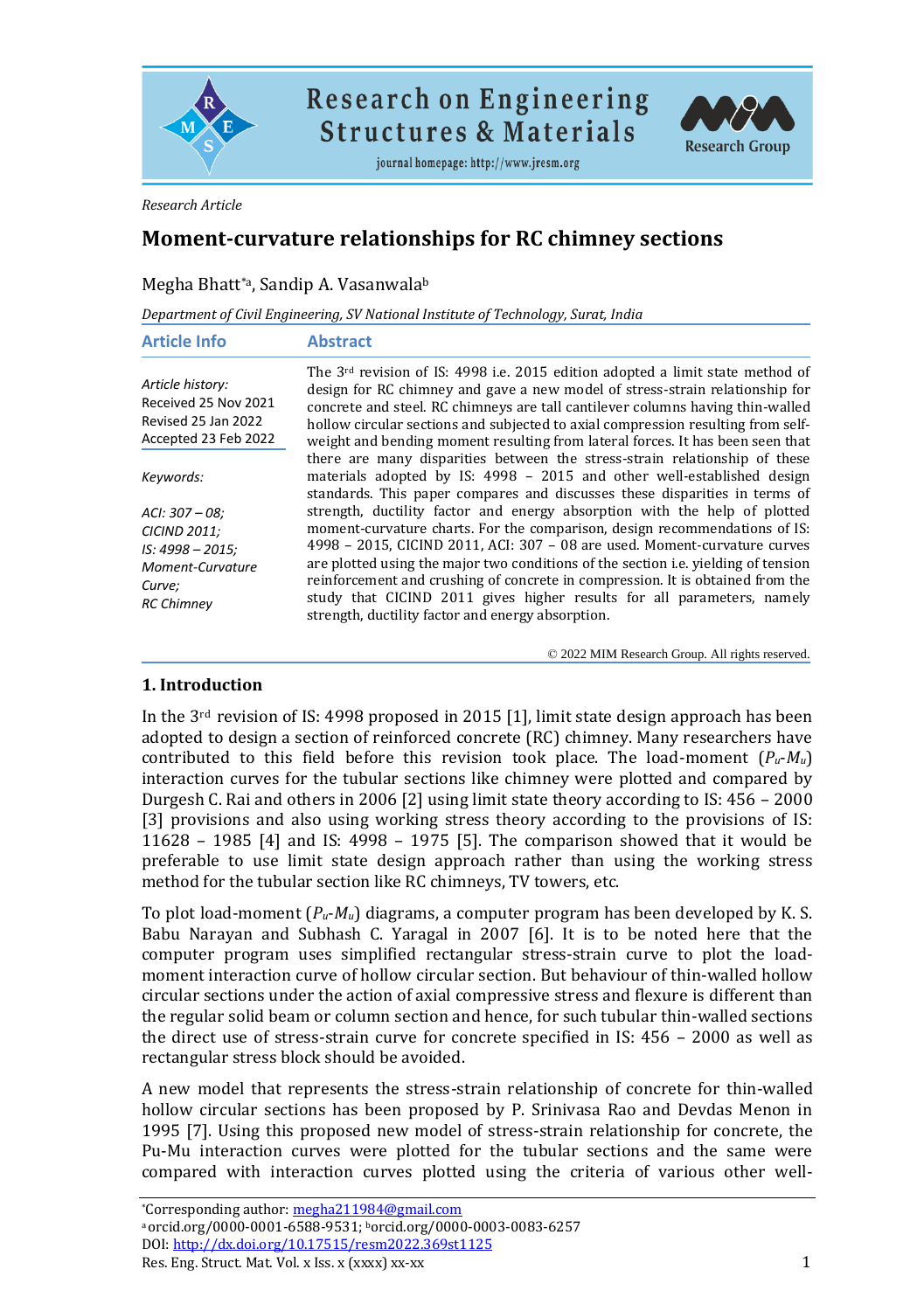established codes namely ACI: 307 – 88 [8], CICIND 1984 [9], DIN 1056 – 1984 [10] as well as using the criteria given in the book of Pinfold 1984 [11]. This new model of stressstrain curve for concrete has been adopted for the limit state design approach in IS: 4998 – 2015. A comparison of various prevalent design provisions with regards to strength reduction factors, maximum strain limits for concrete and steel, and modulus of elasticity of steel for RC chimney sections are shown in Table 1 that reveal significant disparities. Thus, the comparison of these codes becomes necessary to enhance the knowledge base on this topic.

| Design<br>Standard     |                  | Load Factor | <b>Strength Reduction</b> | Factor         |         | Strain Limit             | Elastic<br>Modulus<br>(MPa) |                     |  |
|------------------------|------------------|-------------|---------------------------|----------------|---------|--------------------------|-----------------------------|---------------------|--|
|                        | Dead             | Wind        | Concrete                  | Steel          | Overall | Concrete                 | Steel                       | Steel               |  |
|                        | $Load*$<br>Load  |             | $(\gamma_c)$              | $(\gamma_s)$   |         | $(\varepsilon_{c, max})$ | $(\varepsilon_{s, max})$    | $(E_s)$             |  |
| IS: 4998 - 2015        | 0.9<br>or<br>1.2 | 1.6         | 1.5                       | 1.15           |         | 0.002                    | 0.05                        | $2 \times 10^{5}$   |  |
| CICIND <sub>2011</sub> | 1.0              | 1.6         | 1.5                       | 1.15           |         | 0.003                    | 0.01                        | $2.1 \times 10^{5}$ |  |
| ACI: $307 - 08$        | 0.9<br>or<br>1.2 | 1.6         |                           | $\blacksquare$ | 0.8     | 0.003                    | 0.07                        | $2 \times 10^{5}$   |  |

Table 1. Design criteria in different design codes

\* Factor 1.6 shall be used for Along Wind Load

To carry out non-linear analysis of reinforced concrete elements, moment-curvature relationship is widely used [12]. The bilinear law having first division going from the zero-load condition up to the point representing the yielding of tension reinforcement, and the second division going from this yield point to the point representing the crushing of concrete in compression is the modest yet satisfactorily correct description of moment-curvature (*M*-*ϕ*) relationship for RC sections. In this paper, moment-curvature curves are plotted to compare the values of ultimate strength, ductility and energy absorption obtained from the design approaches stated in IS: 4998 – 2015 [1], CICIND 2011 [13] and ACI: 307 – 08 [14].

## **2. Comparison of Stress-Strain Relationship for Materials**

In this section the relationship between stress and strain for concrete and steel recommended by IS: 4998 – 2015 [1], CICIND 2011 [13] and ACI: 307 – 08 [14] for yield and ultimate conditions are compared in detail.

## **2.1 Relationship between Stress and Strain for Concrete**

In the  $3<sup>rd</sup>$  revision of IS: 4998 i.e. in IS: 4998 – 2015, it is assumed that the concrete compressive stress is increasing parabolically from zero at neutral axis location to the peak value at the strain of 0.002 as indicated in (Fig. 1(a)). When compared to the other two codes, it is found that IS: 4998 – 2015 introduces the short-term loading factor and specifies the stringent value of strain in concrete at the center of the thickness of shell at failure as 0.002. This effect of short-term loading was specifically presented in the CICIND 1984 [9] edition, in which parabolic stress-strain relation is assumed for concrete when the section is analyzed under long-term loading, and linear stress-strain relation for the same under short-term loading. The compressive strain in concrete at failure was assumed to be 0.001, which is based on the research work of Schueller, G.l. and Bucher C.G. in 1983 [15] which concludes that the fracture is not caused by repeated oscillation loading due to wind but by a single wind gust in reinforced concrete chimneys.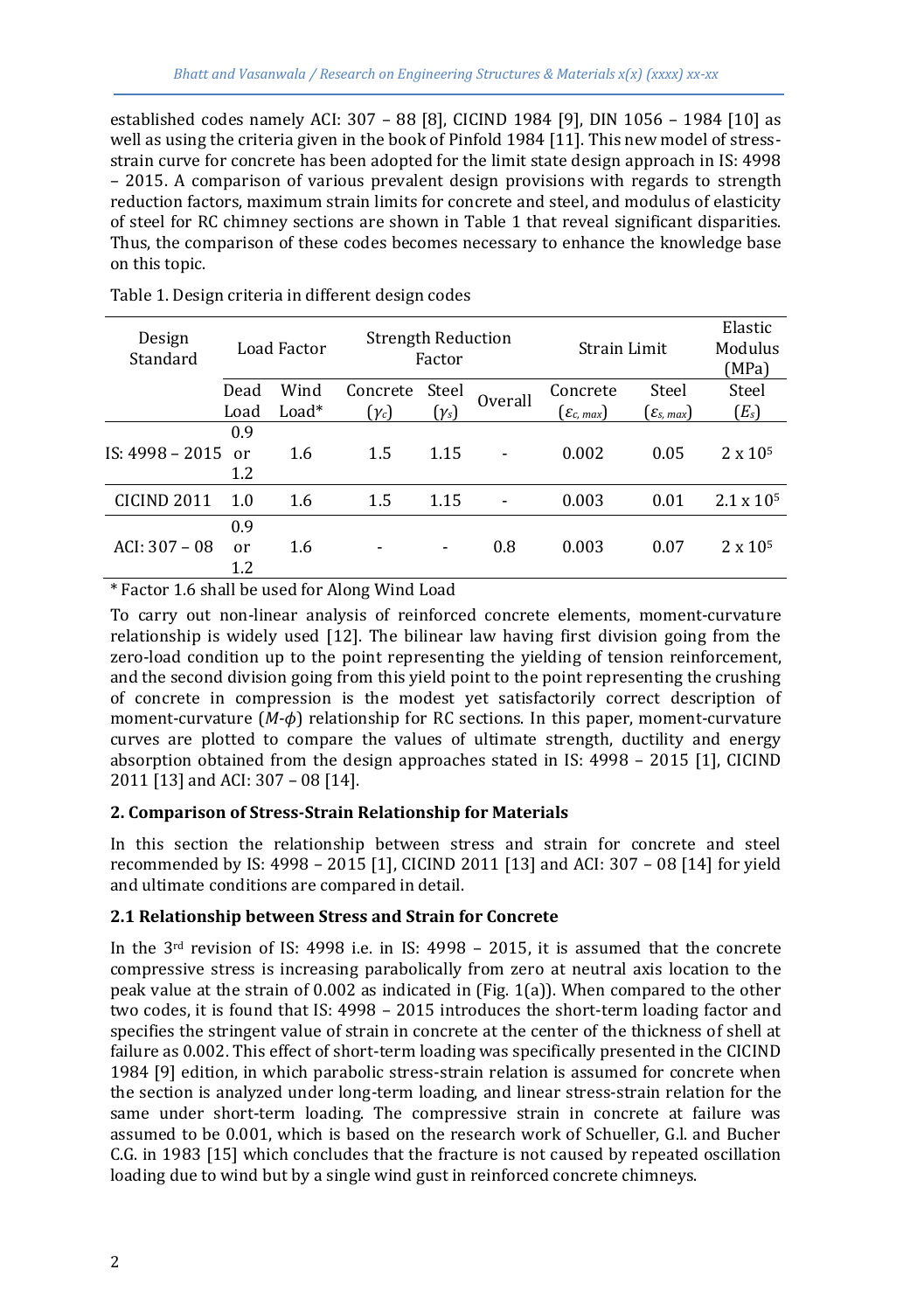The above-mentioned material law for concrete was adopted from the results of the experimental research work carried out by Naokowski in 1981 [16]. The reinforced concrete test specimens were tested under reversed cyclic loading by him for the study. However, the results of this experimental research work based on reverse cyclic loading do not apply to the typical along wind conditions considered in the CICIND 1984 code, as the behaviour of along-wind loading is better approximated by monotonic loading rather than reverse cyclic loading as the along-wind loading and its response is somewhat quasistatic. However, in the newest edition of the CICIND Code i.e. CICIND 2011 this shortterm loading effect is ignored and the parabolic stress-strain relationship for concrete in flexural compression under permanent loading is considered and the concrete strain at the center of the thickness at failure is limited to 0.003 as shown in (Fig. 1(b)).

On the other hand, IS: 4998 – 2015 brings in the short-term wind loading effect. To consider this effect the short-term loading factor  $(C<sub>sf</sub>)$  is presented which was first introduced by P. Srinivasa Rao and Devdas Menon in 1995. This *Csf* factor is influenced by the amount of axial compression  $(P_u)$  on the RC chimney section. The  $C_{sf}$  factor varies from 1.12 to 1 for  $P_u = 0$  to  $P_u = P_u$ , max i.e. under pure compression respectively. In his research paper P. Srinivasa Rao and Devdas Menon in 1995 [7], established the foundation of a new model of stress-strain curve of concrete for RC chimney sections which is currently adopted in the newly revised edition of IS: 4998 – 2015. Further expanding the research works of Rusch in 1960 [17] and Ellingwood in 1980 [18], a logical formwork for the concrete stress-strain relationship has been proposed by P. Srinivasa Rao and Devdas Menon [7], which accounts for the effects of tubular geometry and short-term loading effect in the form of short-term loading factor.

Based on a large number of experiments carried out on eccentrically loaded concrete tubular sections under varying load durations, a family of stress-strain curves was presented by Rusch in 1960 [17]. The observations of these tests led towards the conclusion that if the maximum concrete strain is limited to 0.002 then it is reasonable to assume an increase of approximately 10% in stress for relatively short-term loading. In their reliability study of reinforced concrete columns in 1980, Ellingwood and others [18] had also recommended a similar strength improvement factor; under wind loading conditions. The short-term loading factor, *Csf* can be calculated using the equation given in the IS: 4998 – 2015 as follows:

$$
C_{sf} = [0.95 - 0.1 (P_u / P_{u, max})] / 0.85
$$
\n(1)

where; *P<sup>u</sup>* = Factored axial load and

$$
P_{u \max} = 2\pi r \left[ \left( \frac{0.67 f_{ck}}{\gamma_c} \right) \left( 1 - \frac{p_t}{100} \right) + f_s \left( \varepsilon_{cu} \right) \left( \frac{p_t}{100} \right) \right]
$$
(2)

As the diameter of the RC chimney is very large compared to its thickness, the strain gradient across the thickness at the extreme compression location is minimal and hence, the stringent value of 0.002 for maximum strain in concrete in axial compression seems to be valid even in the presence of bending.

However, ACI: 307 – 08 follows Whitney's rectangular stress block as prescribed in ACI: 318 – 2002 [19]. This stress block is proved to be valid for rectangular and flanged sections but it cannot be directly used without modification for the RC chimney section (thin-walled hollow circular section) in which the maximum compressive strain in concrete is less than 0.003 when the fracture limit of steel is reached i.e. the compressive stress block is not fully developed and hence, some modification as shown in (Fig.  $1(c)$ )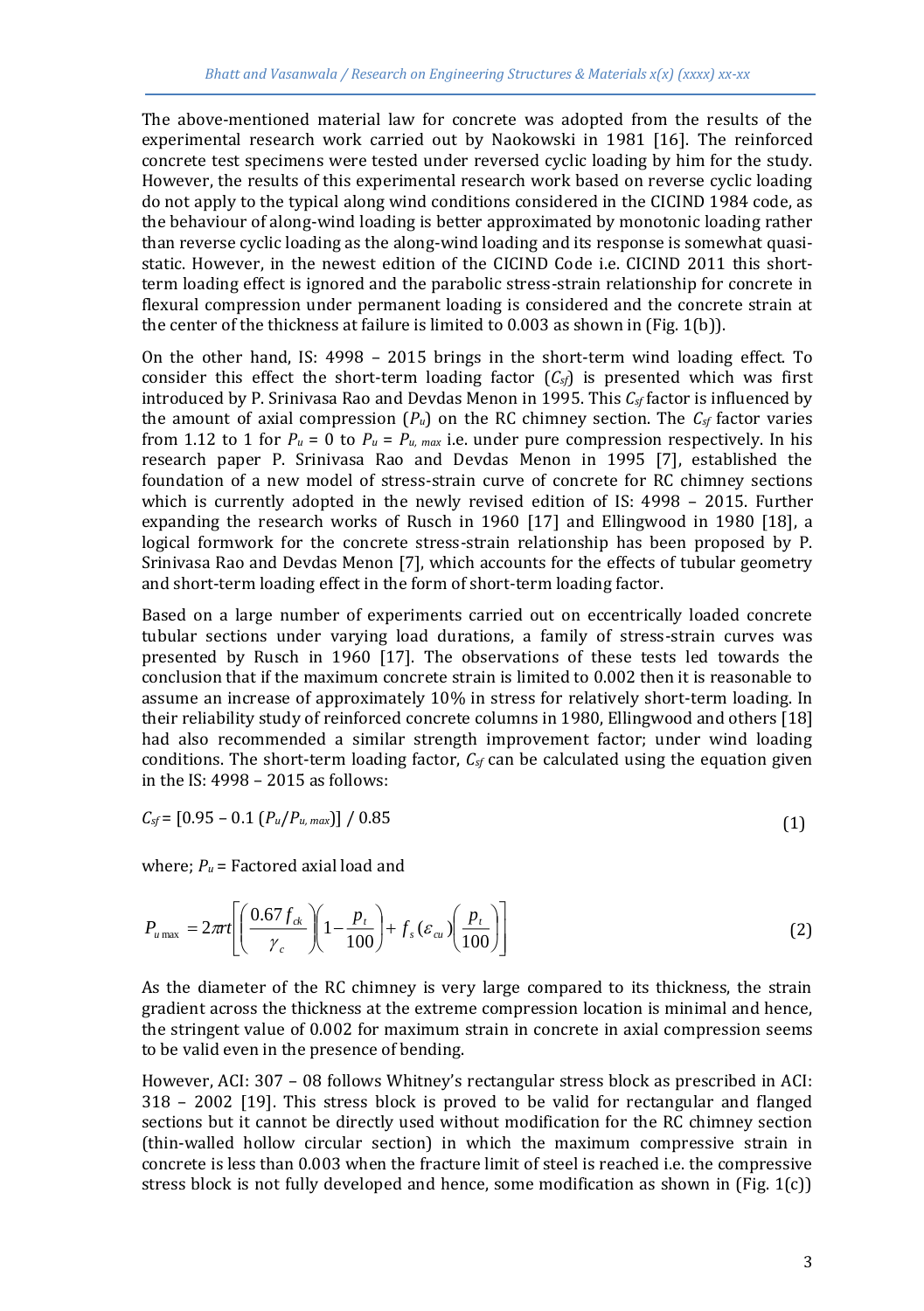are adopted in ACI: 307 – 08. The  $\varepsilon_c$  <sub>max</sub> in compression is assumed as 0.003 and to include the above consequences, the modification factor  $(Q)$  is introduced in the stress block of concrete which is based on the experimental work of Morkin and Rumman in 1985 [20] and the numerical study carried out by the committee.

Where, *Q* can be derived by the following equations:

For  $\alpha \leq 5$  degrees

 $Q = (-0.523 + 0.181 \alpha - 0.0154 \alpha^2) + (41.3 - 13.2\alpha + 1.32\alpha^2)$  (*t*/*r*) (3) For 5 degrees  $\lt \alpha \leq 10$  degrees

$$
Q = (-0.523 + 0.181 \alpha - 0.0154 \alpha^2) + (41.3 - 13.2\alpha + 1.32\alpha^2) (t/r)
$$
 (4)

For 10 degrees  $\lt \alpha \leq 17$  degrees

 $Q = \left(-0.488 + 0.076\alpha\right) + \left(9.758 - 0.640\alpha\right)\left(t/r\right)$  (5)

For 17 degrees  $\lt \alpha \leq 25$  degrees

*Q* = (–1.345 + 0.2018*α* + 0.004434*α*2) + (15.83 – 1.676*α* + 0.03994*α*2) (*t*/*r*) (6)

For 25 degrees  $\lt \alpha \leq 35$  degrees

$$
Q = (0.993 - 0.00258\alpha) + (-3.27 + 0.0862\alpha) (t/r)
$$
\n(7)

For  $\alpha$  > 35 degrees

$$
Q = 0.89\tag{8}
$$

Where  $\alpha$  is the one-half of the central angle subtended by neutral axis on the chimney section

## **2.2 Relationship Between Stress and Strain for Steel**

The idealized elastoplastic stress-strain relationship for steel in tension and compression is adopted by ACI: 307 – 08 and CICIND 2011, which assumes that steel shows sharp yielding behaviour. IS: 4998 – 2015 on the other hand, has incorporated the offset approach to determine the yield strength. In this approach, the characteristic strength of steel is taken as that stress at which it shows definite limiting deviation from stressstrain proportionality, the value of which is taken as 0.2% of proof stress. Conrad Paulson and others in 2016 [21] have compared the ultimate strength of reinforced concrete column and beam sections using different stress-strain relationships of steel i.e. for sharp yield plateau and for gradually yielding curves wherein the offset values are taken as 0.1% and 0.2%, and concluded that the approach of using 0.2% offset is safe and practical.

Stress-strain relationship for concrete and steel for yield conditions are shown in (Fig. 2)

## **3. Methodology**

Curves for moment-curvature (M-ϕ) relationship for the above-mentioned design standards are plotted using four important points as follows:

Point 1: This point is start of loading. At zero loading there is zero moment and hence zero curvature i.e. the coordinates for this point are (0, 0).

Point 2: Since the concrete is not crushed and the steel is not yielded, the elastic moment capacity of the full section is used. This point is calculated from the linear stress-strain relationship of steel and concrete.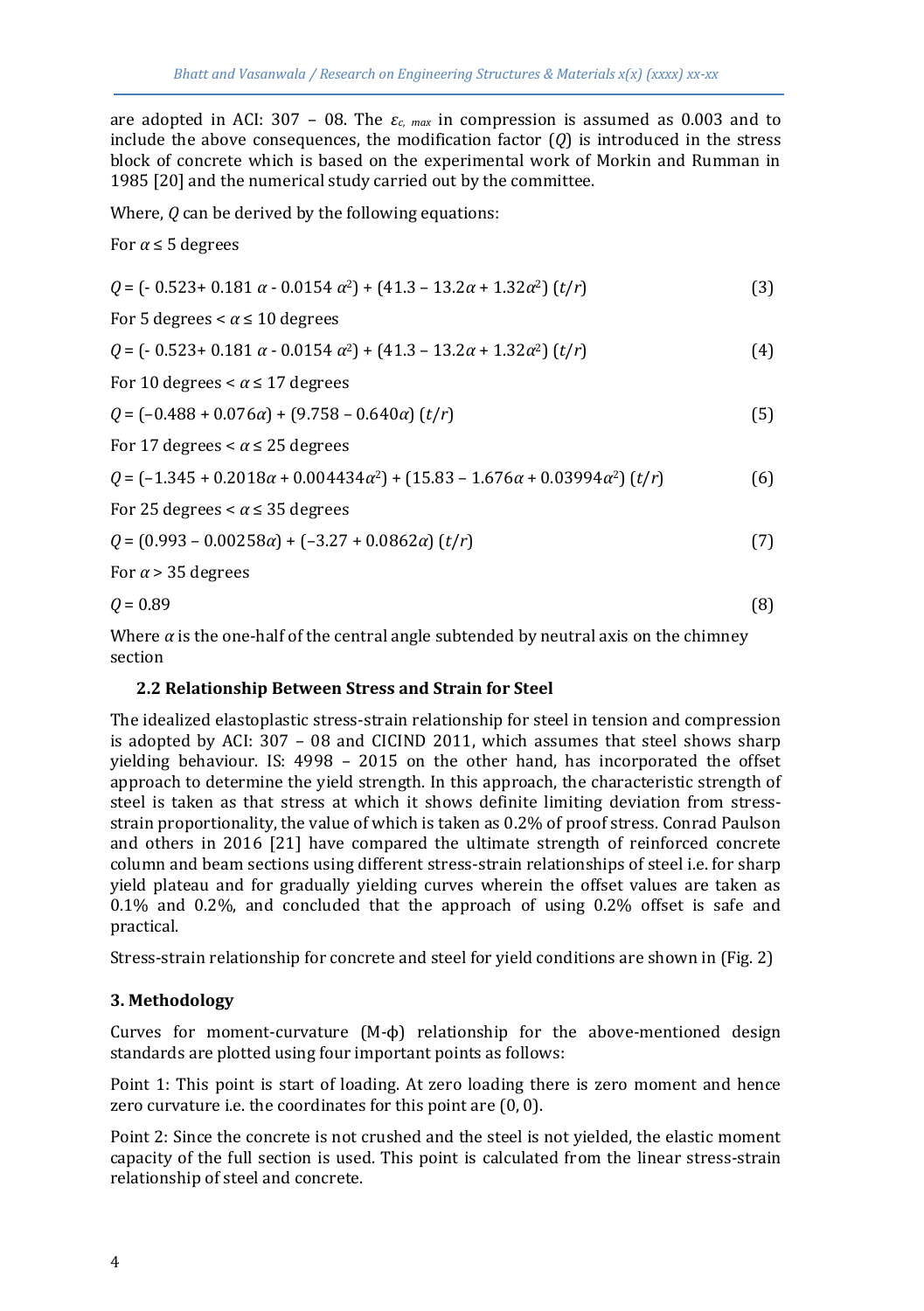Point 3: The yield characteristics of the section are calculated by using the yield strain of steel in tension. For the most accurate solution, this point is obtained using the actual stress-strain relationship of steel and concrete given in the three design standards.

Point 4: The ultimate characteristics of the section are calculated by limiting the strain of concrete in compression at which it crushes. This point is obtained using the actual stress and strain relationship of steel and concrete as presented in (Fig. 1).

The above four points of the moment-curvature relationship curve generate three important regions of the curve.

Region 1: between points 1 and 2. This region is called the uncracked response region.

Region 2: between points 2 and 3. This region is called the cracked linear response region.

Region 3: between points 3 and 4. This region is called the inelastic response region.



$$
(a)
$$



(b)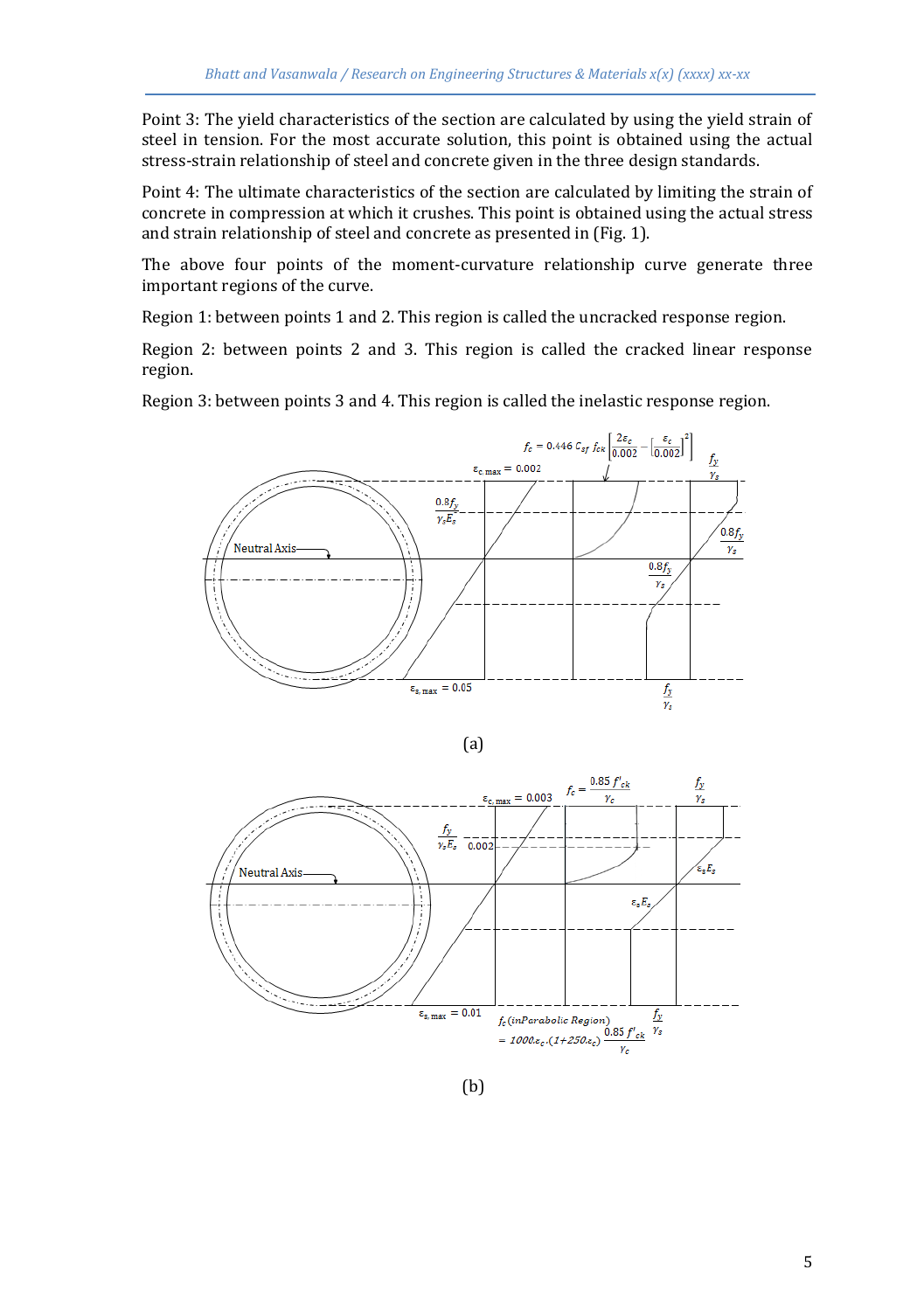

(c)

Fig. 1 Stress-strain relationship for concrete and steel for ultimate conditions as per (a) IS: 4998 – 2015 (b) CICIND 2011 (c) ACI: 307 – 08 (a) IS: 4998 – 2015 (b) CICIND 2011  $(c)$  ACI: 307 – 08





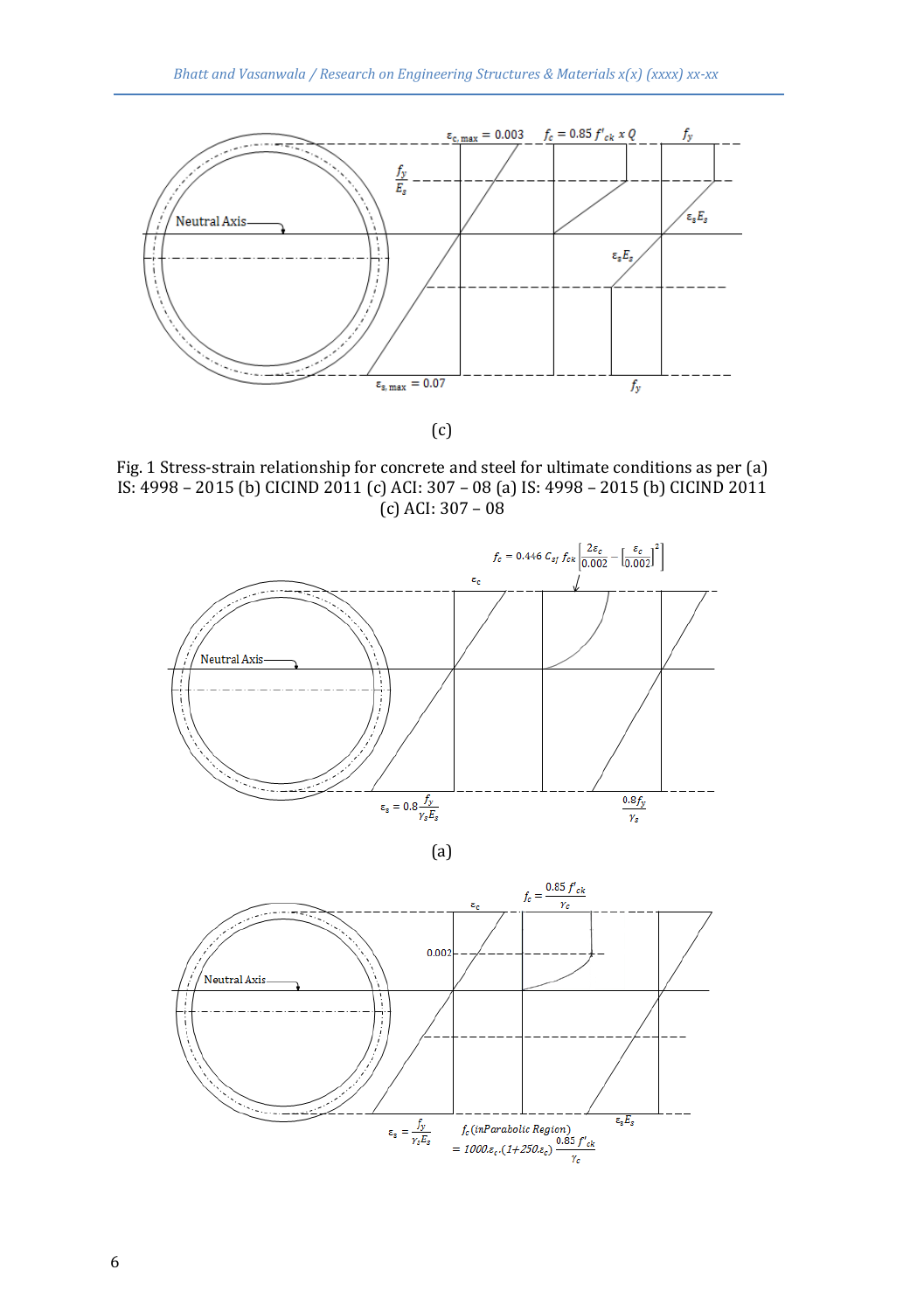



Fig. 2 Stress-strain relationship for concrete and steel for yield conditions as per (a) IS: 4998 – 2015 (b) CICIND 2011 (c) ACI: 307 – 08

#### **4. Development of Spreadsheet Program**

To calculate the x and y coordinates of each point of this moment-curvature relationship curve of RC chimney section, a generalized spreadsheet program is developed using MS Excel. The inputs of this program are material properties like concrete characteristic compressive cube strength (*fck*) as per IS: 456 – 2000, characteristic cylindrical compressive strength  $(f_{ck} = 0.8 f_{ck})$  as per CICIND 2011 and ACI: 307 – 08, steel yield strength  $(f_y)$ , elastic modulus of concrete  $(E_c)$  and elastic modulus of steel  $(E_s)$  and geometrical properties of the section like outer diameter (*D*), thickness (*t*), location of steel bars and percentage of steel  $(p_t)$ . The axial force is also an indirect input, which is obtained by adjusting the depth of the neutral axis (*Xu*).

For the comparative study, a typical RC chimney cross-section comprising of  $D = 10$  m, and  $t = 0.45$ m,  $f_{ck} = 40$ MPa and  $f_y = 500$ MPa is selected with variation in  $p_t = 0.5\%$ , 0.75%, 1.5% and 2.0% and variation in  $(n = f_{ca}/f_{ck}) = 0.025, 0.05, 0.1, 0.15$  and 0.2 for the comparative study. ( $f_{ca}$ ) is the axial stress generated due to the axial compression force on the section.

The moment capacity of the uncracked section,  $M_c$  and curvature for the uncracked section, *ϕ<sup>c</sup>* (point 2 on *M*-*ϕ* curve) is calculated using the stress-strain relationship shown in (Fig. 3).

The moment capacities  $M_u$  and  $M_v$  are determined by solving the following equilibrium equations:

$$
P_u = P_{uc} + P_{us} \tag{9}
$$

$$
P_y = P_{yc} + P_{ys} \tag{10}
$$

$$
M_u = M_{uc} + M_{us} \tag{11}
$$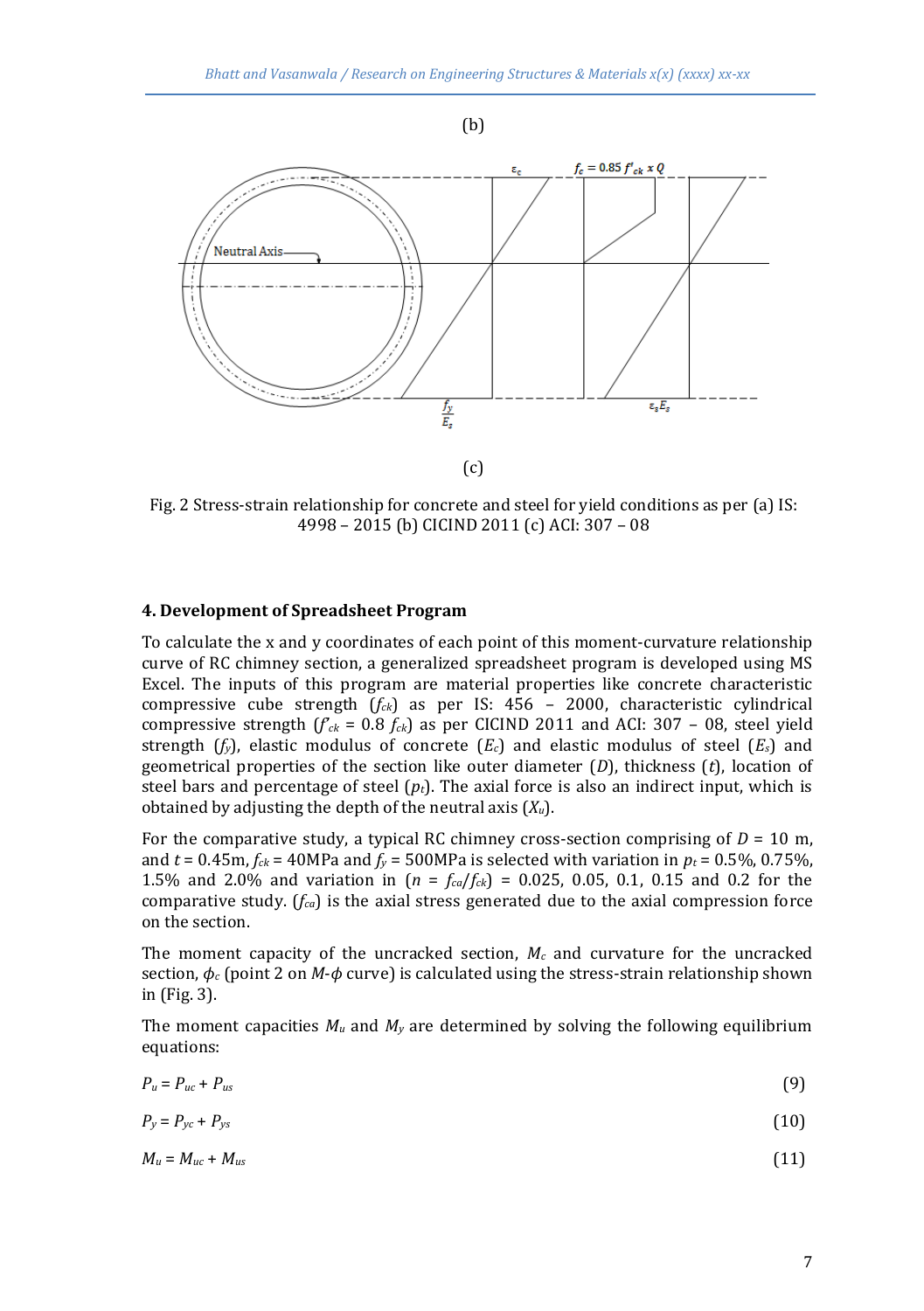$M_y = M_{yc} + M_{ys}$  (12)

Where *Puc* and *Pus* are the resultant ultimate forces obtained from concrete and steel stress blocks, and *Muc* and *Mus* denote the moments about the centerline of that tubular section. Similarly  $P_{yc}$  and  $P_{ys}$  are the resultant yield forces and  $M_{yc}$  and  $M_{ys}$  are yield moment capacity of the tubular section.



Fig. 3 Stress-strain relationship for concrete and steel for uncracked section

*f<sup>r</sup>* = Modulus of rupture of concrete

(As per IS [3], *f<sup>r</sup>* = 0.7√*fck* MPa, as per CICIND [13] and ACI [19], *f<sup>r</sup>* = 7.5√*f'ck* psi)

*E<sup>c</sup>* = Modulus of elasticity of concrete

(As per IS [3], *E<sup>c</sup>* = 5000√*fck* MPa, as per CICIND [13] and ACI [19], *E<sup>c</sup>* = 57000√*f'ck* psi)

General procedure followed to obtain the points 3 and 4 on the moment-curvature curves are as follows:

Step 1: The cross-section is entirely divided into several small strips parallel to the neutral axis. To maintain the accuracy of the results, the width of each strip is maintained as 1 mm.

Step 2: Then considering the assumption that plane section remains plane before and after bending, the value of strain at the geometrical center of each strip *ε<sup>c</sup>* and the location of reinforcement *ε<sup>s</sup>* is calculated separately. It is to be noted here that to obtain the yield properties of the section, the strain limit at which steel yields is fixed at the level of reinforcement located at extreme tension face and to obtain the ultimate properties of the section, the strain limit at which concrete crushes is fixed at the center of the shell thickness in compression zone. The different design standards gives different strain limits for both conditions.

Step 3: After this, concrete stress at the geometrical center of each strip and the steel stress at the location of reinforcement is calculated individually. It is to be noted here that the stresses for yield and ultimate conditions for these design standards are calculated as per their design recommendations shown in the form of stress block in (Fig. 1 and 2). The concrete stresses  $f_c$  are calculated as per equations 13, 14 and 15 for IS: 4998 – 2015, CICIND 2011 and ACI: 307 – 08 respectively for yield and ultimate conditions.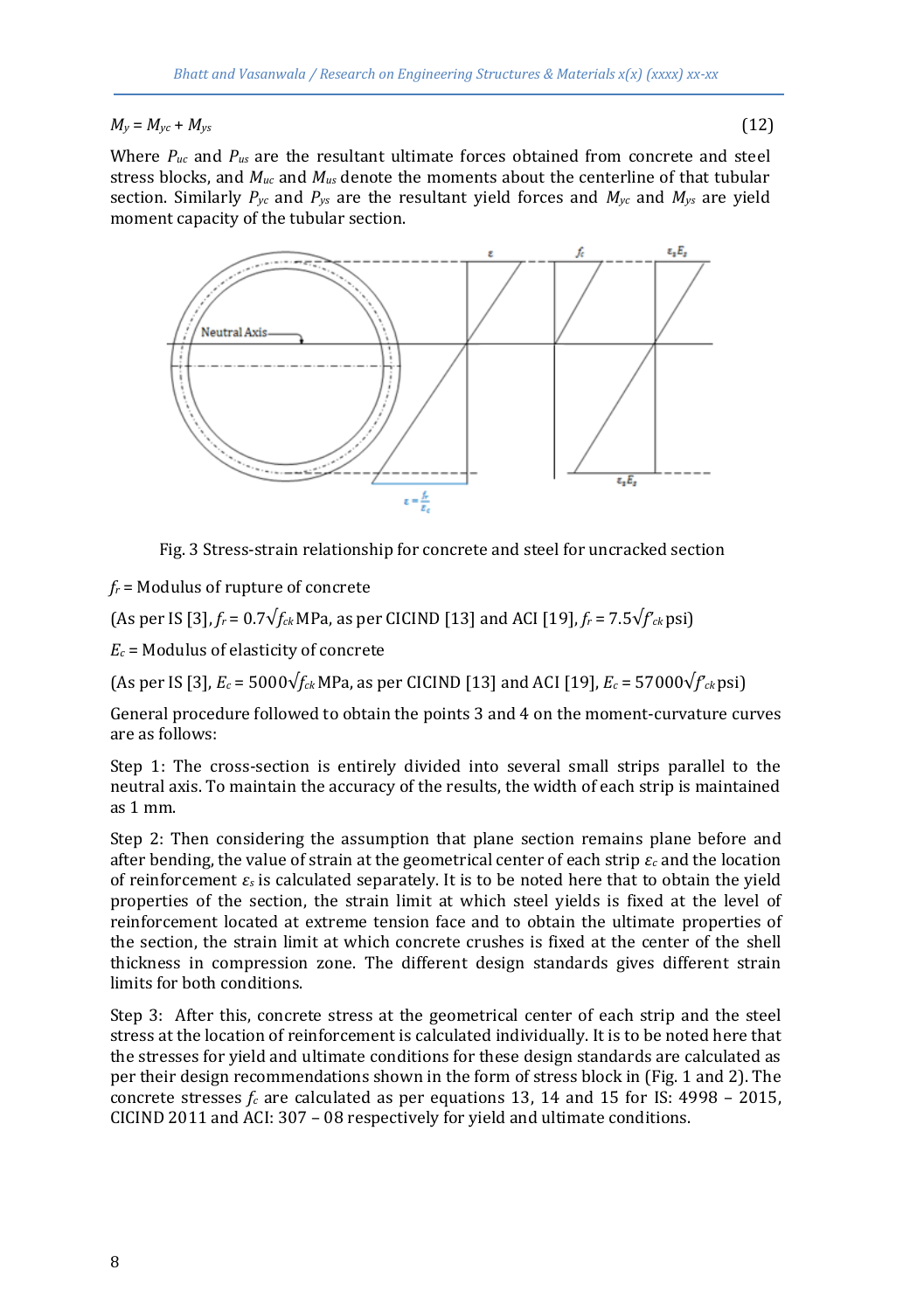$$
f_c = \frac{0.67 C_{sf} f_{ck}}{1.5} \left\{ 2 \left( \frac{\varepsilon_c}{0.002} \right) - \left( \frac{\varepsilon_c}{0.002} \right)^2 \right\}
$$
(13)

Where the short term loading factor can be calculated using (Eq. 1)

For 
$$
\varepsilon_c \le 0
$$
,  
\n $f_c = 0$   
\n $-0.002 \le \varepsilon_c < 0$ ,  
\n $f_c = 1000 \cdot \varepsilon_c$ . (1+250  $\varepsilon_c$ ). (0.85 $f_{ck}/1.5$ )  
\n $-0.003 \le \varepsilon_c < -0.002$ ,  $f_c = -(0.85f_{ck}/1.5)$  (14)

$$
f_c = 0.85 f_{ck} \times Q \tag{15}
$$

Where 0 can be calculated using  $(Eng. 3 - 8)$ 

Step 4: The concrete stresses at different levels are then multiplied with the area of the respective strip to get concrete compressive force and the steel stresses at different locations are multiplied with the associated area of reinforcement to calculate the net force offered by reinforcement i.e. the compressive force minus the tensile force obtained at either side of the neutral axis. Then to get the resultant force  $(P_u$  and  $P_v$ ) the concrete compressive force and net force of steel are algebraically added.

Step 5: The depth of the neutral axis is then adjusted using the 'Goal Seek' function of the MS Excel so that the obtained Pu from the above steps could be matched with the  $P_\mu$ which is an input in the form of axial stress ratio (*fca*/*fck*) as mentioned above.

Step 6: Then these concrete and steel forces are multiplied with their centroidal distances separately to get the moment from concrete and steel respectively. These moments are then algebraically added to get the resultant moment  $(M_u$  and  $M_v$ ).

#### **5. Results and Discussion**

The outcomes of the comparative study are discussed here in terms of ultimate strength, ductility and energy absorption in the forms of Tables 2, 3 and 4 and (Fig. 4).

The plotted moment-curvature curves shows that CICIND gives higher values of curvature in all the cases and IS gives the highest values of ultimate moments for almost all cases excepts at higher stress ratios and higher percentage of steel i.e. for stress ratios 0.15 and 0.2 and for percentage of steel 1.5% and 2%. The differences in the following moment-curvature curves are mainly due to the different stress-strain relationships adopted by the three design codes. These differences are further elaborated through the comparison of ultimate moment, ductility ratio and energy absorption obtained from the plotted  $(M-\phi)$  curves (Fig. 4 (a-e)).

#### **5.1 Comparison of Ultimate Strength**

The ultimate moment carrying capacity defines the ultimate strength of RC chimney section when the section is subjected to an axial compressive load associated with a specific neutral axis depth within the section.

It can be seen from (Table 2) that for CICIND and ACI, ultimate capacity of section is increased with an increase in axial stress ratio and percentage of steel but for IS when stress ratio is more than 0.15 and percentage of steel is more than 1.5% the ultimate moment capacity decreases. Although, the differences are not significant between the values obtained from the three design standards. When the stress ratio is small and the percentage of steel is low, the differences between the three design standards are small.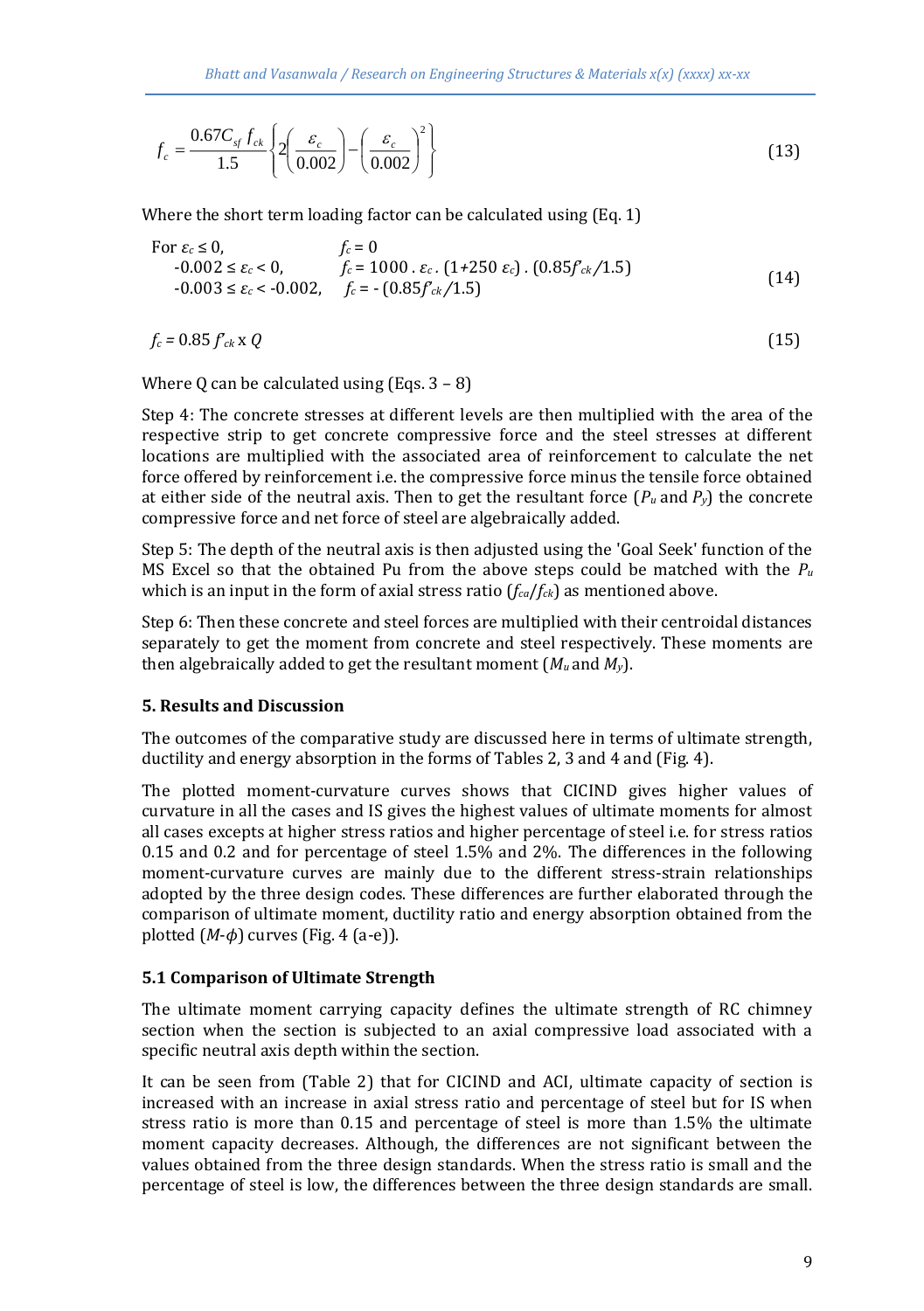The difference increases with increase in axial stress ratio and percentage of steel. When the RC chimney section is comprised of low axial stress ratio and lightly reinforced with steel bars, the governing condition is the extreme tension condition in which there is hardly any influence from the stress-strain conditions of concrete. The section is subjected to more compression when the axial stress ratio increases and hence, the difference between the three design approaches gets emphasized.



Fig. 4 Moment-curvature (M-ϕ) interaction curves for stress ratios (a) 0.025 (b) 0.05 (c) 0.1 (d) 0.15 (e) 0.2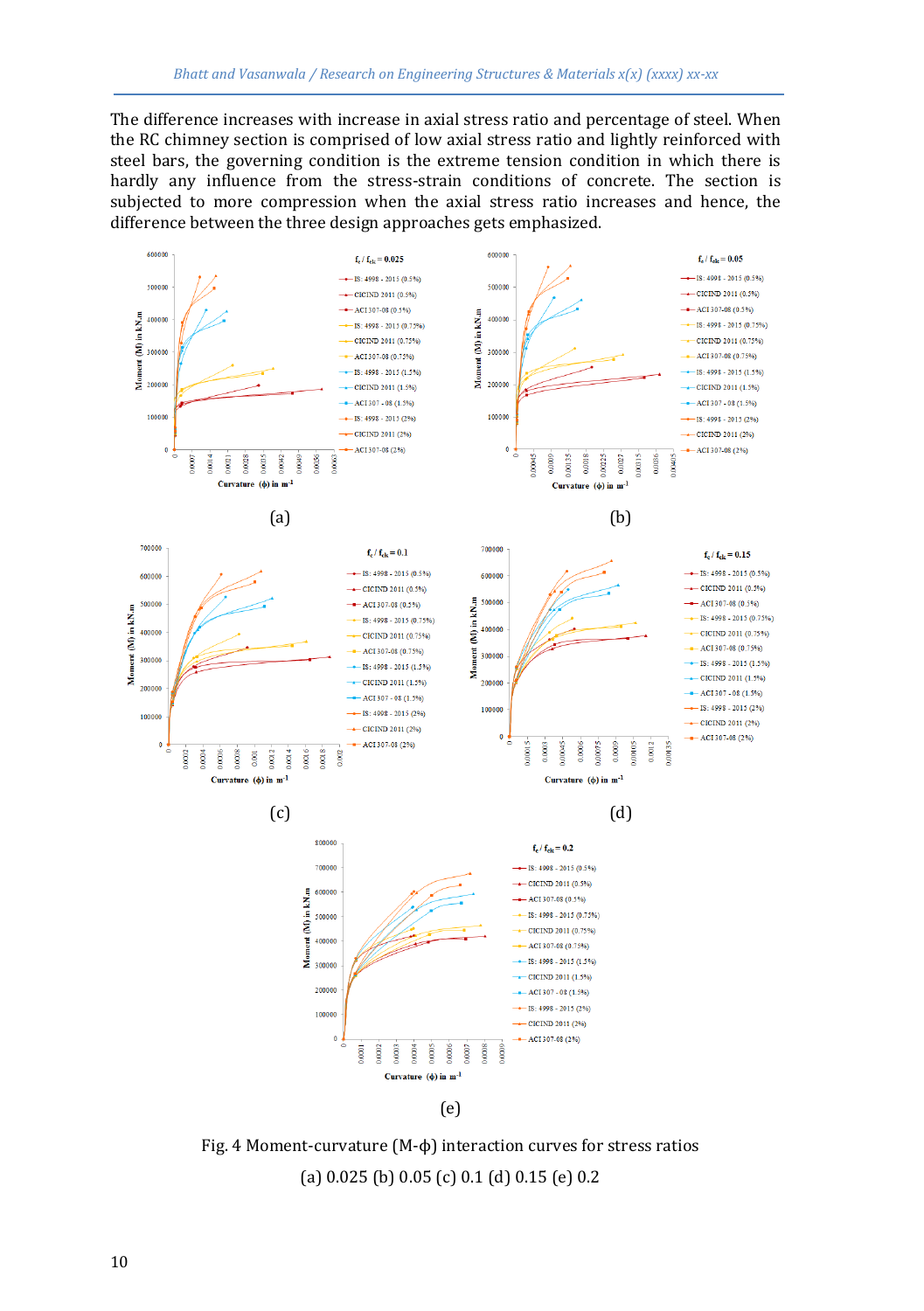|                 | $p_t$ % |               |      |      |             |                          |           |      |                 |           |           |      |
|-----------------|---------|---------------|------|------|-------------|--------------------------|-----------|------|-----------------|-----------|-----------|------|
| $f_{ca}/f_{ck}$ |         | IS: 4998-2015 |      |      | CICIND 2011 |                          |           |      | ACI: $307 - 08$ |           |           |      |
|                 | 0.5     | 0.75          | 1.5  | 2.0  |             | $0.5$ 0.75 1.5           |           | 2.0  | 0.5             | 0.75      | 1.5       | 2.0  |
| 0.025           | 19.8    | 26.0          | 43.0 | 53.2 |             | 18.6 25.0 42.7           |           |      | 53.6 17.3       | 23.6      | - 39.7    | 49.7 |
| 0.05            | 25.3    | 31.1          | 46.9 | 56.4 |             | 23.2 29.3 46.2           |           | 56.7 | 22.2            | 27.7      | 43.3      | 52.8 |
| 0.1             | 34.6    | 39.4          | 52.7 |      |             | 60.7 31.3 36.8 52.2 61.9 |           |      |                 | 30.3 35.3 | 49.2 57.9 |      |
| 0.15            | 40.3    | 44.1          | 55.0 |      | 61.9 37.7   |                          | 42.6 56.7 | 65.7 | 36.7            | 41.1      | 53.5 61.4 |      |
| 0.2.            | 419     | 44.9          | 54.1 | 60.3 | 42.1        |                          | 46.5 59.4 | 67.9 | 40.9            | 44.6      | 55.7      | 62.9 |

|  |  | Table 2. Ultimate strength in kN.m (x 104) |  |  |
|--|--|--------------------------------------------|--|--|
|--|--|--------------------------------------------|--|--|

Compared to the other two design standards, the tables also suggest that IS: 4998 – 2015 which gives the highest values of ultimate moments up to lower axial stress ratios is reducing (non-linearly) substantially and drops below the values calculated from ACI: 307 – 08 and CICIND 2011; and at a higher percentage of steel i.e. at 1.5% and 2.0% this decline is substantial.

Contribution of ultimate moment capacity (*Mu*) of both the materials i.e. steel (*Mus*) and concrete (*Muc*) in ultimate moment capacity (*Mu*) of the RC chimney section is also studied separately to understand the above mentioned differences.



Fig. 5 Comparisons of the contribution of concrete in ultimate moments



It is seen from this separate study (Fig. 5) that the contribution of ultimate moment capacity of concrete  $(M_{uc})$  increases with an increase in axial stress ratio  $(n)$  for all three methods. It can also be witnessed here that the contribution of concrete obtained using recommendations IS: 4998 - 2015 is higher than the concrete contribution calculated using the recommendations of ACI: 307 - 08 and recommendations of CICIND 2011. This increase in the contribution of concrete calculated using the stress-strain relationship given in IS: 4998 – 2015 is more significant at a lower percentage of steel and higher axial stress ratio.

It can also be noticed here from (Fig. 6) that the contribution of steel in ultimate moment capacity (*Mus*) is reduced at a higher axial stress ratio, when calculated using the recommendations given in IS: 4998 - 2015 as compared to the same calculated using methodologies given in ACI: 307 - 08 and CICIND 2011 and hence, it can be concluded from this separate study that the decrement in the total ultimate moment capacity (*Mu*) of RC chimney section obtained using the recommendations of IS: 4998 – 2015 in comparison with the other two design recommendations is due to the reduction in the contribution of steel (*Mus*).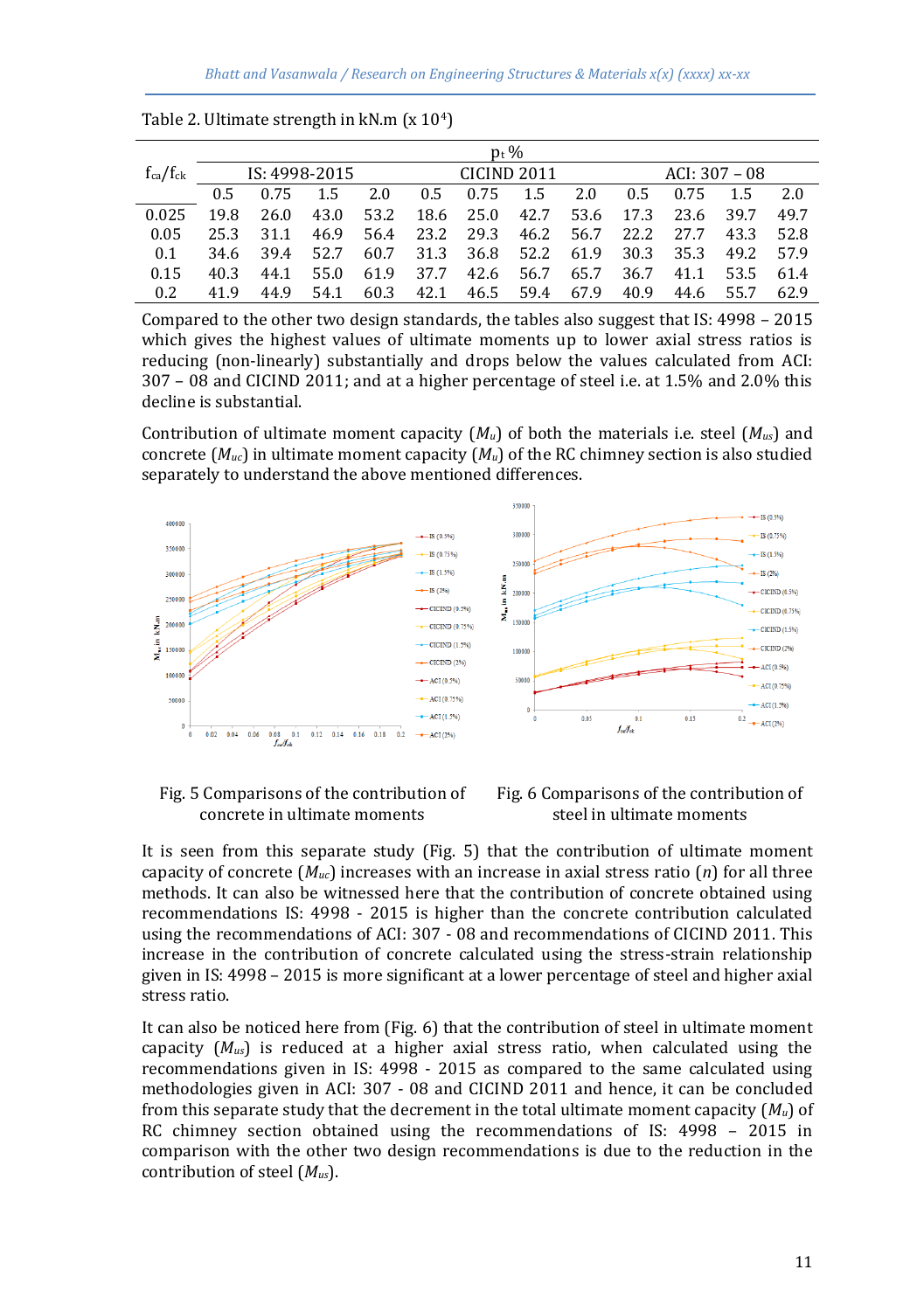It can be concluded that at a lower percentage of steel and up to axial stress ratio of 0.15, the values of Mu is higher for IS: 4998 - 2015 compared to ACI: 307 - 08 and CICIND 2011 as the contribution of concrete (*Muc*) is higher in this range.

Beyond the axial stress ratio of 0.15, the decrease in ultimate moment capacity calculated from IS: 4998 - 2015 is predominantly because of the decrease in the *Mus* which is significant at a high percentage of steel, as the share of concrete is still increasing but this share is having only a negligible increase in comparison with ACI: 307 – 08 and CICIND 2011 at a higher percentage of steel.

## **5.2 Comparison of Ductility**

The ratio of the deformation at ultimate load to the deformation at yielding is known as the "Ductility Factor". It is an assessment of the RC member's ability to undergo large deformation before failure of the RC member takes place. It can be seen from Table 3 that the RC chimney sections designed using codal provision given in the CICIND 2011 gives higher ductility in all the cases. The values of ductility ratio for the particular percentage of steel decrease with an increase in the axial stress ratios.

|                 | $p_t$ %       |      |      |      |                    |           |           |      |                 |      |      |      |
|-----------------|---------------|------|------|------|--------------------|-----------|-----------|------|-----------------|------|------|------|
| $f_{ca}/f_{ck}$ | IS: 4998-2015 |      |      |      | <b>CICIND 2011</b> |           |           |      | $ACI: 307 - 08$ |      |      |      |
|                 | 0.5           | 0.75 | 1.5  | 2.0  | 0.5                | 0.75      | 1.5       | 2.0  | 0.5             | 0.75 | -1.5 | 2.0  |
| 0.025           | 14.4          | 9.67 | 4.95 | 3.86 |                    | 21.5 14.0 | 6.83      | 5.24 | 16.7            | 12.1 | 6.48 | 4.92 |
| 0.05            | 7.81          | 5.96 | 3.67 | 3.04 | 12.8               |           | 9.33 5.36 | 4.33 | 11.5            | 8.66 | 4.97 | 3.96 |
| 0.1             | 3.17          | 2.81 | 2.21 | 2.01 | 5.80               |           | 4.88 3.51 | 3.07 | 5.17            | 4.35 | 3.07 | 2.64 |
| 0.15            | 1.64          | 1.57 | 1.46 | 1.42 | 3.20               | 2.92      | 2.44      | 2.27 | 2.63            | 2.40 | 1.99 | 1.83 |
| 0.2             | 0.95          | በ 97 | 1.02 | 1.03 | 1.96               | 1.90      | 1.78      | 1.73 | 1.44            | 1.41 | 1.35 | 1.32 |

Table 3. Ductility ratio

It can be seen from Table 3 that as per Indian Standard design methodologies, the ductility ratio decreases with an increase in the percentage of steel up to stress ratio,  $f_{ca}/f_{ck}$  = 0.15 but at a higher stress ratio i.e.  $f_{ca}/f_{ck}$  = 0.2 a little increase in the ductility ratio is observed with increase in the percentage of steel. However, it can be observed from Table 3 that as per design methodologies of CICIND 2011 and ACI: 307 – 08 the ductility ratio decreases with an increase in the percentage of steel for all stress ratios. A remarkable decrease is found in the ductility ratio at stress ratio  $f_{ca}/f_{ck} = 0.025$  for all percentages of steel when compared the value of the same with a lower percentage of steel, this decrement is around 32% for all the three design standards.

In comparison with IS: 4998 – 2015, CICIND 2011 gives the higher ductility about 33.0% to 51.5% for  $p_t = 0.5\%$ , 30.7% to 48.7% for  $p_t = 0.75\%$ , 27.5% to 42.8% for  $p_t = 1.5\%$  and 26.4% to 40.0% for  $p_t = 2.0\%$ .

In comparison with ACI: 307 – 08, CICIND 2011 gives the higher ductility about 10.4% to 26.5% for percentage of steel *p<sup>t</sup>* = 0.5%, 7.17% to 25.8% for *p<sup>t</sup>* = 0.75%, 5.02% to 24.1% for  $p_t$  = 1.5% and 6.19% to 23.3% for  $p_t$  = 2.0%.

## **5.3 Comparison of Energy Absorption**

The energy absorption is the area under the moment-curvature curve up to the chosen curvature level. Here for the comparison, the ultimate level is chosen for all three design standards. It can be seen from the tables below that the RC chimney sections designed using codal provision of CICIND 2011 in comparison with the other two codal provisions i.e. IS: 4998 – 2015 and ACI: 307 – 08 gives higher energy absorption values for all stress ratios and all percentage of steel. It can be seen that the values of energy absorption for the particular percentage of steel decrease with an increase in the axial stress ratios.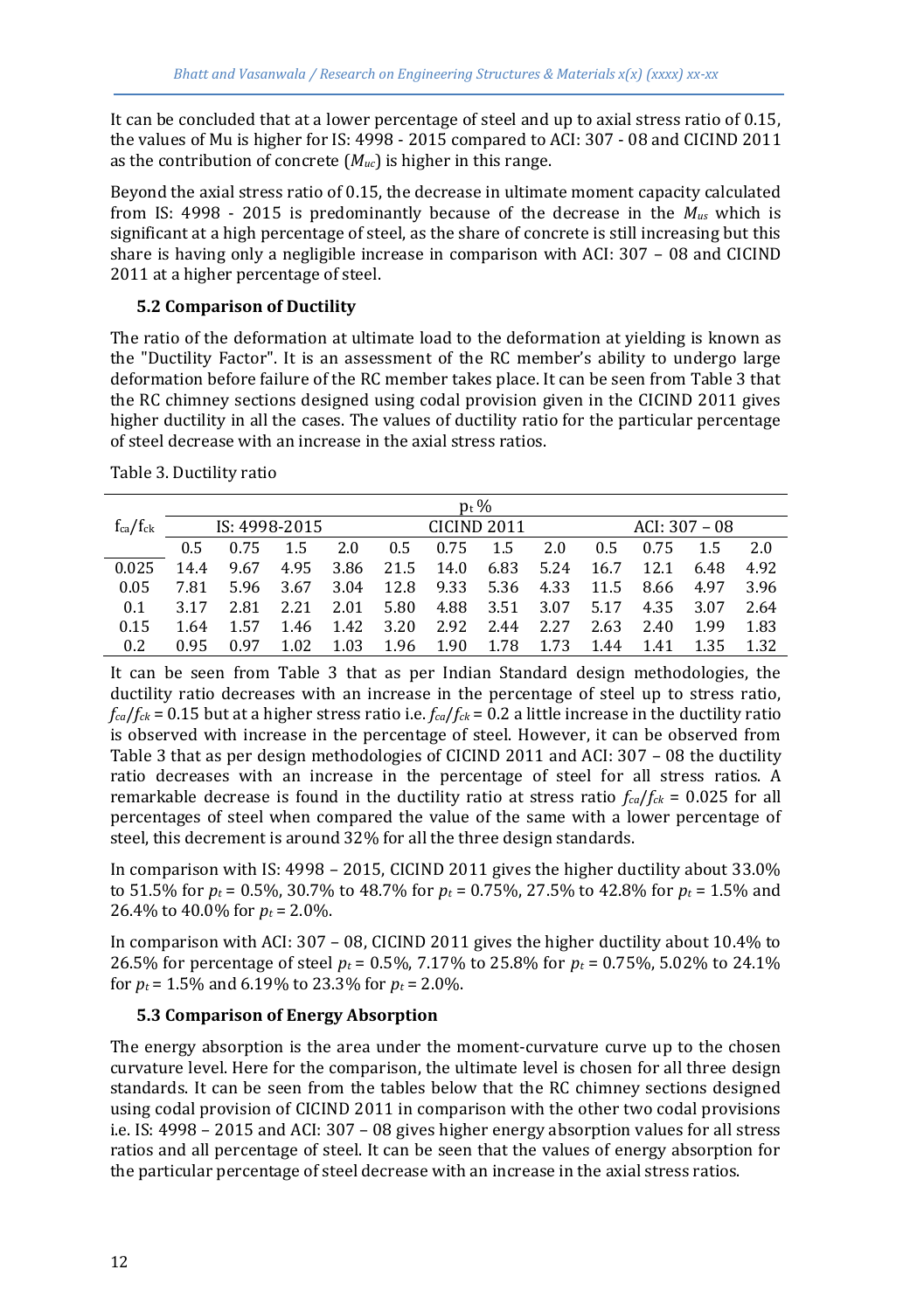If the RC chimney section is designed as per the recommendations of IS 4998 – 2015, the energy absorption values decrease with an increase in the percentage of steel up to stress ratio 0.1 but at a higher stress ratio  $= 0.15$  and 0.2 increase in the values of energy absorption is observed with increase in the percentage of steel as shown in Table 4.

However, it can also be observed from Table 4 that as per design methodologies of CICIND 2011 and ACI: 307 – 08 the values of energy absorption decrease with an increase in the percentage of steel for the stress ratios 0.15 and 0.2. For stress ratio of 0.1, it can be seen that with an increase in the percentage of steel, the value of energy absorption decreases according to CICIND 2011 and increases according to ACI: 307 – 08.

|                 | $p_t$ %       |      |     |     |                        |      |     |     |                 |      |     |     |
|-----------------|---------------|------|-----|-----|------------------------|------|-----|-----|-----------------|------|-----|-----|
| $f_{ca}/f_{ck}$ | IS: 4998-2015 |      |     |     | CICIND <sub>2011</sub> |      |     |     | ACI: $307 - 08$ |      |     |     |
|                 | 0.5           | 0.75 | 1.5 | 2.0 | 0.5                    | 0.75 | 1.5 | 2.0 | 0.5             | 0.75 | 1.5 | 2.0 |
| 0.025           | 542           | 476  | 397 | 378 | 952                    | 842  | 725 | 704 | 739             | 730  | 671 | 650 |
| 0.05            | 407           | 382  | 340 | 332 | 760                    | 703  | 640 | 635 | 647             | 639  | 586 | 579 |
| 0.1             | 263           | 257  | 255 | 250 | 519                    | 508  | 509 | 522 | 450             | 452  | 452 | 462 |
| 0.15            | 180           | 183  | 198 | 208 | 378                    | 384  | 412 | 435 | 326             | 331  | 354 | 371 |
| 0.2             | 132           | 140  | 160 | 173 | 287                    | 299  | 338 | 365 | 240             | 249  | 282 | 304 |

Table 4. Energy absorption in kN

In comparison with IS: 4998 – 2015, CICIND 2011 gives the higher energy absorption value about 43.0% to 53.9% for percentage of steel  $(p_t) = 0.5\%$ , 43.4% to 53.2% for  $p_t =$ 0.75%, 45.2% to 52.5% for  $p_t = 1.5$ % and 46.2% to 52.6% for  $p_t = 2.0$ %.

In comparison with ACI: 307 – 08, CICIND 2011 gives the higher energy absorption value about 11.4% to 22.3% for percentage of steel  $(p_t) = 0.5\%$ , 9.06% to 16.8% for  $p_t = 0.75\%$ , 7.43% to 16.7% for *p<sup>t</sup>* = 1.5% and 7.62% to 16.9% for *p<sup>t</sup>* = 2.0%.

## **6. Conclusion**

Moment-curvature (*M*-*ϕ*) curves are plotted for hollow thin-walled tubular reinforced concrete sections like RC chimney and TV towers and from these curves, the comparison is carried out between the design recommendations for stress-strain relationship of concrete and steel plotted for IS: 4998 – 2015, ACI: 307 – 08 and CICIND 2011 in terms of strength, ductility and energy absorption.

Considerable disparities exist between the above three design codes which are used to calculate the ultimate and yield moment capacities of the tubular reinforced concrete section, subjected to lateral force and axial compression. These disparities are predominant at higher stress ratio and high steel ratio due to disparities between stressstrain models of concrete and steel adopted by the three codes.

It was concluded that up to the stress ratio of 0.15,  $M_u$  calculated from Indian standard is higher compared to the other standards, but the reduction of  $M_u$  occurs beyond this stress ratio. Even though the share of concrete is still increasing, the reduction in contribution of steel in  $M_u$  induces only a marginal increase in comparison with ACI and CICIND.

The strain limit for concrete in compression specified in the ACI: 307 – 08 and CICIND 2011 (0.003) methods are larger than those specified in the IS: 4998 - 2015 method (0.002); hence the corresponding steel stresses are also larger, both in compression and tension. But this is offset by the descending branch of the concrete stress-strain curve of the ACI: 307 – 08 method, which results in a smaller concrete stress block area.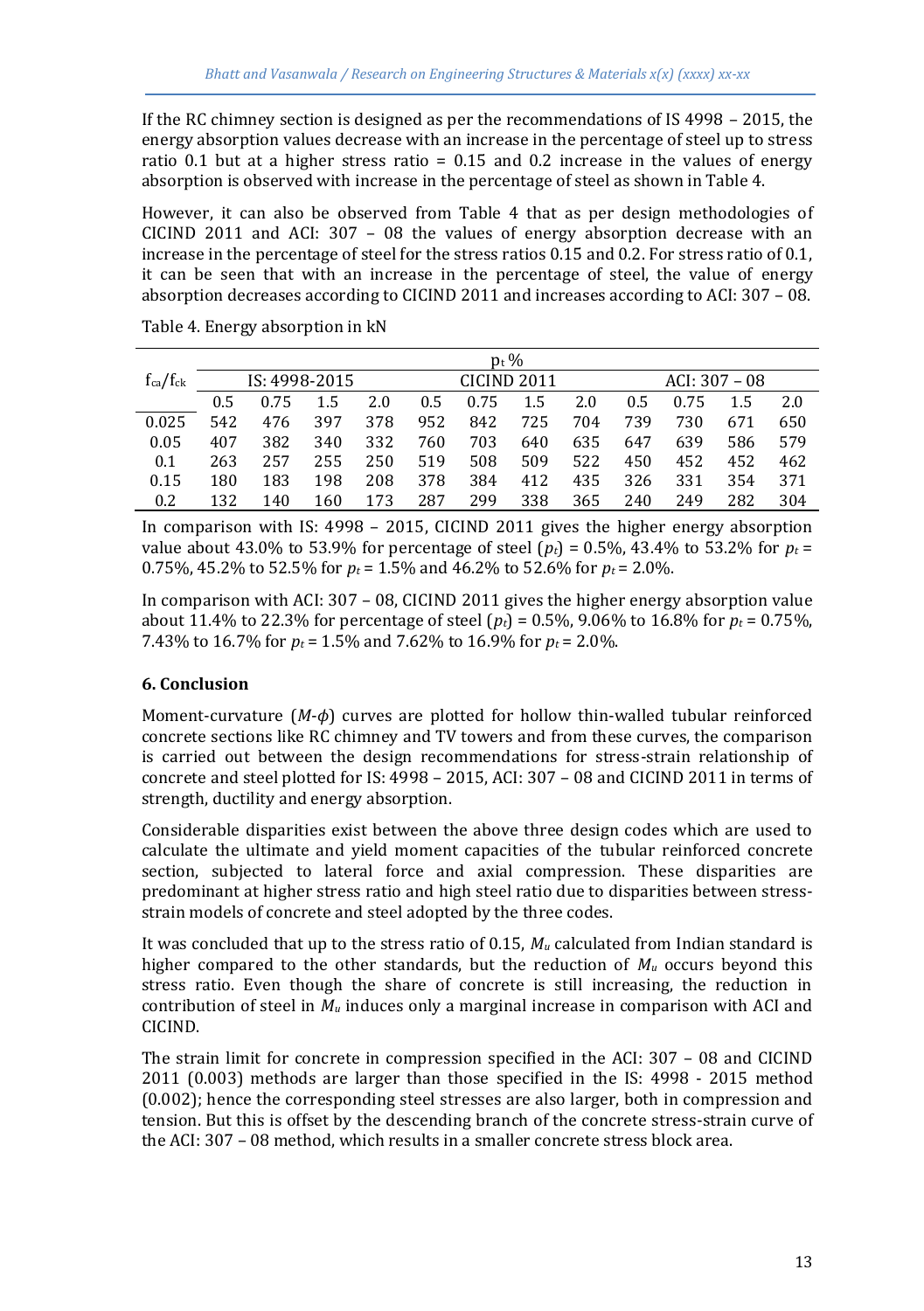At lower values of steel percentage, this influence of concrete is overriding; also, at higher values of steel percentage, the increased influence of steel results in ACI: 307 – 08 and CICIND 2011 predicting larger strengths than IS: 4998 – 2015, as in this code none of the steel in the tension zone reaches the yield strength whereas, in the ACI: 307 – 08 and CICIND 2011, most of the steel in the tension zone acquires the full yield strength.

It is very evident from the study that CICIND 2011 gives a comparatively higher value of area under the load-deflection of stress strain curve (i.e. moment-curvature curve) as compared to the values obtained as per codal provisions of IS: 4998 – 2015 and ACI: 307- 08. As a result, the chimney sections designed using CICIND 2011 exhibit a much higher absorption capacity comparatively. Further, the value of deviation between the deformations (i.e. strain values) at ultimate strength and that at yield strength, when determined by CICIND 2011 is found to be relatively higher than the other two codes and as an outcome of this only, chimney sections designed using CICIND 2011 exhibit higher ductility as well.

Further, the plotted curves in this study ignore the tensile strength of concrete even in calculation of section properties for uncracked section. This results in the curves indicating lower initial slope (initial stiffness) as well as energy absorption. Hereby, the future scope of this study involves the comparison and differences in the stiffness and energy absorption when the tensile strength of concrete is considered and disregarded for the uncracked section. Also, the variations in the three design code further signify the need to compare the results of these theories with the results of experimental study in order to find the methodology which uses most precision in depicting the stress-strain relationship of these materials and hence, to understand the actual scenario that may occur in practice.

## **Acknowledgement**

I would like thank Mr. Rakesh Shah, Director at S3M consultants, Ahmedabad for his guidance support by constantly informing and updating about the recent requirements in industrial discipline related to Chimneys.

## **References**

- [1] IS: 4998 2015. Indian standard code of practice for design of reinforced concrete chimneys: design criteria (third revision), IS: 4998 - 2015, Bureau of Indian Standards, New Delhi.
- [2] Rai DC, Kumar K, Kaushik HB. Ultimate flexural strength of reinforced concrete circular hollow sections. The Indian Concrete Journal, December 2006; 80(12): 39-45.
- [3] IS: 456 2000. Indian standard code of practice for plain and reinforced concrete for general building construction IS: 456 - 2000, Bureau of Indian Standards, New Delhi.
- [4] IS: 11628 1985. Criteria for design of RCC staging for overhead water tanks, IS: 11628 - 1985, Bureau of Indian Standards, New Delhi.
- [5] IS: 4998 1975. Indian standard code of practice for design of reinforced concrete chimneys: part 1: design criteria (first revision), IS: 4998 - 1975, Bureau of Indian Standards, New Delhi.
- [6] Narayan KSB, Yaragal SC. Load-moment interaction envelops for design of tall stacks A limit state approach. The Indian Concrete Journal, September 2007; 81(1): 21-25.
- [7] Rao PS, Menon D. Ultimate strength of tubular RC tower sections under wind loading. The Indian Concrete Journal, February 1995; 69(2): 117-123.
- [8] ACI: 307 88. Code requirements for reinforced concrete chimneys (ACI: 307-88) and commentary, ACI: 307 - 88, American Concrete Institute, Michigan.
- [9] CICIND 1984. Model code for concrete chimneys part A: the shell, CICIND 1984, Comite International Des Chimness Industrielle, Zurich.